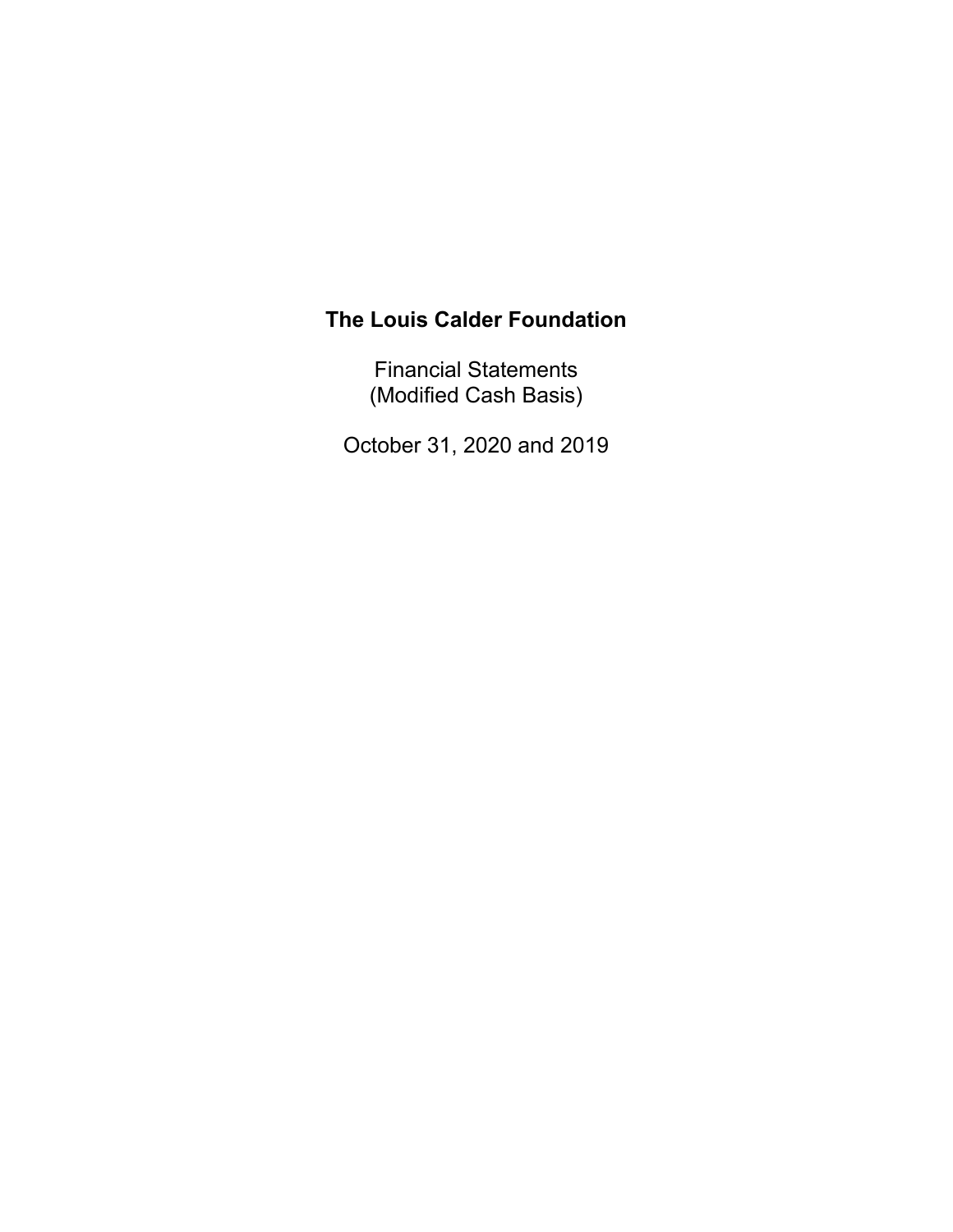

#### **Independent Auditors' Report**

#### **The Trustees The Louis Calder Foundation**

We have audited the accompanying financial statements of The Louis Calder Foundation (the "Foundation") which comprise the statements of assets and net assets (modified cash basis) as of October 31, 2020 and 2019, and the related statements of revenues and expenses (modified cash basis) and cash flows (modified cash basis) for the years then ended, and the related notes to the financial statements.

## *Management's Responsibility for the Financial Statements*

Management is responsible for the preparation and fair presentation of these financial statements in accordance with the modified cash basis of accounting described in Note 2; this includes determining that the modified cash basis of accounting is an acceptable basis for the preparation of the financial statements in the circumstances. Management is also responsible for the design, implementation, and maintenance of internal control relevant to the preparation and fair presentation of financial statements that are free from material misstatement, whether due to fraud or error.

## *Auditors' Responsibility*

Our responsibility is to express an opinion on these financial statements based on our audits. We conducted our audits in accordance with auditing standards generally accepted in the United States of America. Those standards require that we plan and perform the audit to obtain reasonable assurance about whether the financial statements are free from material misstatement.

An audit involves performing procedures to obtain audit evidence about the amounts and disclosures in the financial statements. The procedures selected depend on the auditors' judgment, including the assessment of the risks of material misstatement of the financial statements, whether due to fraud or error. In making those risk assessments, the auditor considers internal control relevant to the entity's preparation and fair presentation of the financial statements in order to design audit procedures that are appropriate in the circumstances, but not for the purpose of expressing an opinion on the effectiveness of the entity's internal control. Accordingly, we express no such opinion. An audit also includes evaluating the appropriateness of accounting policies used and the reasonableness of significant accounting estimates made by management, as well as evaluating the overall presentation of the financial statements.

We believe that the audit evidence we have obtained is sufficient and appropriate to provide a basis for our qualified audit opinion.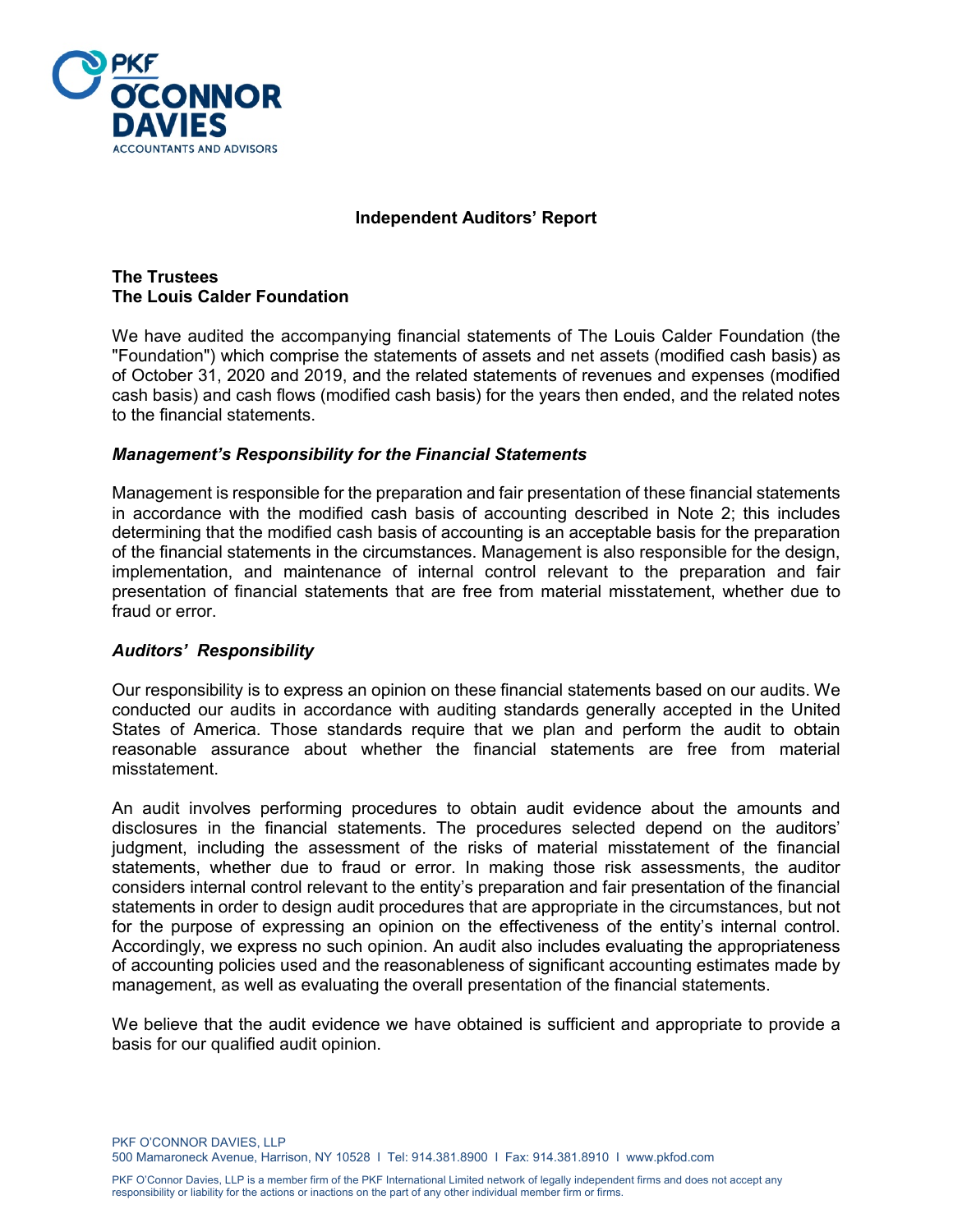**The Trustees The Louis Calder Foundation** Page 2

#### *Basis for Qualified Opinion*

As described in Notes 2 and 4, as of October 31, 2020 and 2019, certain of the Foundation's alternative investments totaling approximately \$16,836,212 and \$11,217,000 have been valued using September 30, 2020 and 2019 estimates of fair value as determined by the Foundation's investment advisors. Generally accepted accounting principles requires that such investments be valued at fair value as of the date of the statements of assets and net assets.

#### *Qualified Opinion*

In our opinion, except for the effect of valuing certain alternative investments at fair value determined as of September 30, 2020 and 2019, as explained in the basis for qualified opinion paragraph, the financial statements referred to above present fairly, in all material respects, the financial position of The Louis Calder Foundation as of October 31, 2020 and 2019, and the results of its activities and its cash flows for the years then ended, on the basis of accounting described in Note 2.

#### *Basis of Accounting*

We draw attention to Note 2 of the financial statements, which describes the basis of accounting. The financial statements are prepared on the modified cash basis of accounting, which is a basis of accounting other than accounting principles generally accepted in the United States of America. Our qualified opinion is not modified with respect to that matter.

PKF O'Connor Davies LLP

March 23, 2021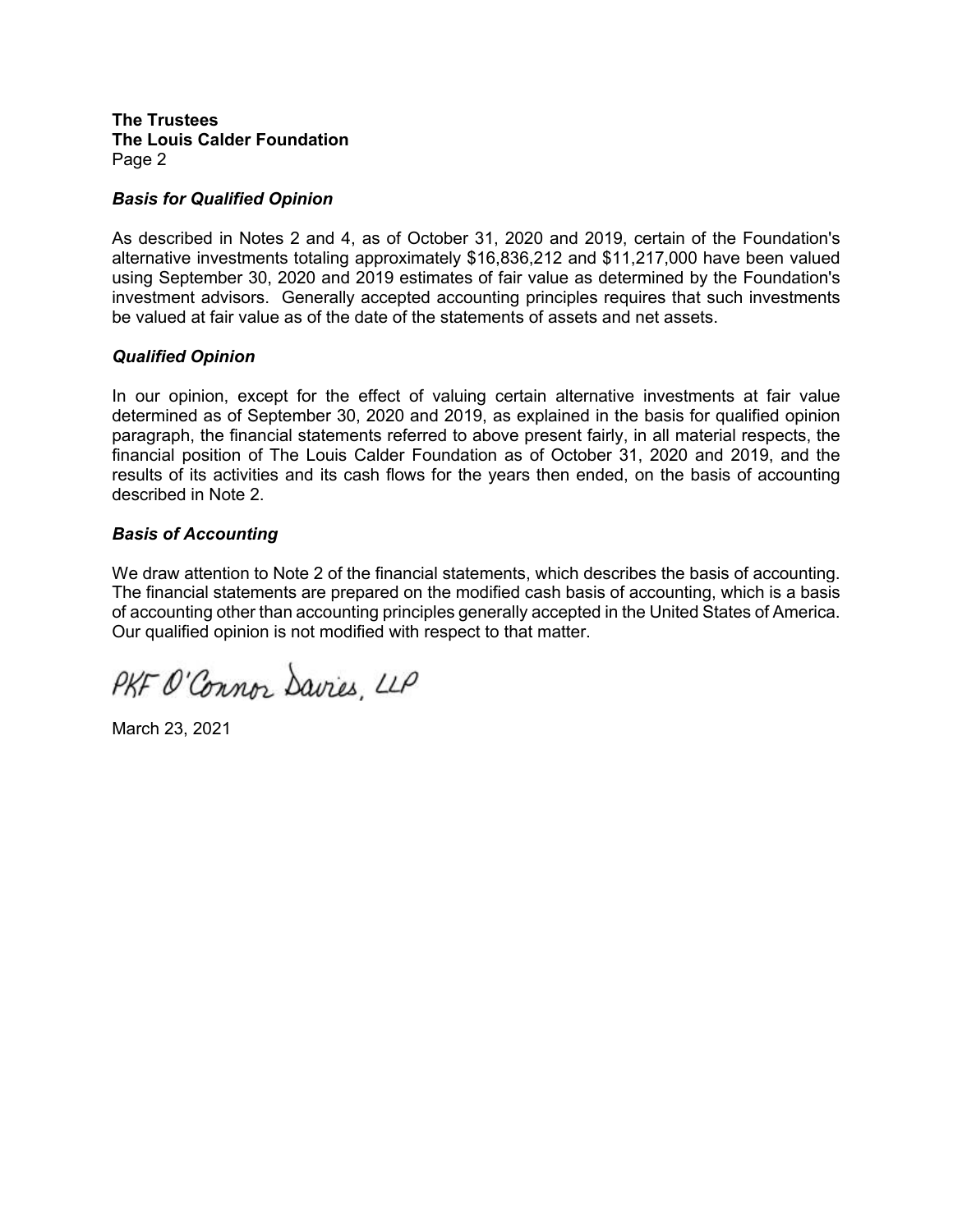## Statements of Assets and Net Assets (Modified Cash Basis)

|                                                     | October 31,                    |                                |  |  |
|-----------------------------------------------------|--------------------------------|--------------------------------|--|--|
|                                                     | 2020                           | 2019                           |  |  |
| <b>ASSETS</b><br>Cash<br>Investments, at fair value | \$<br>2,432,064<br>186,048,757 | \$<br>6,033,430<br>177,788,604 |  |  |
|                                                     | 188,480,821<br>\$              | 183,822,034<br>\$              |  |  |
|                                                     |                                |                                |  |  |
| <b>NET ASSETS</b><br>Without donor restrictions     | 188,480,821<br>S               | 183,822,034<br>S               |  |  |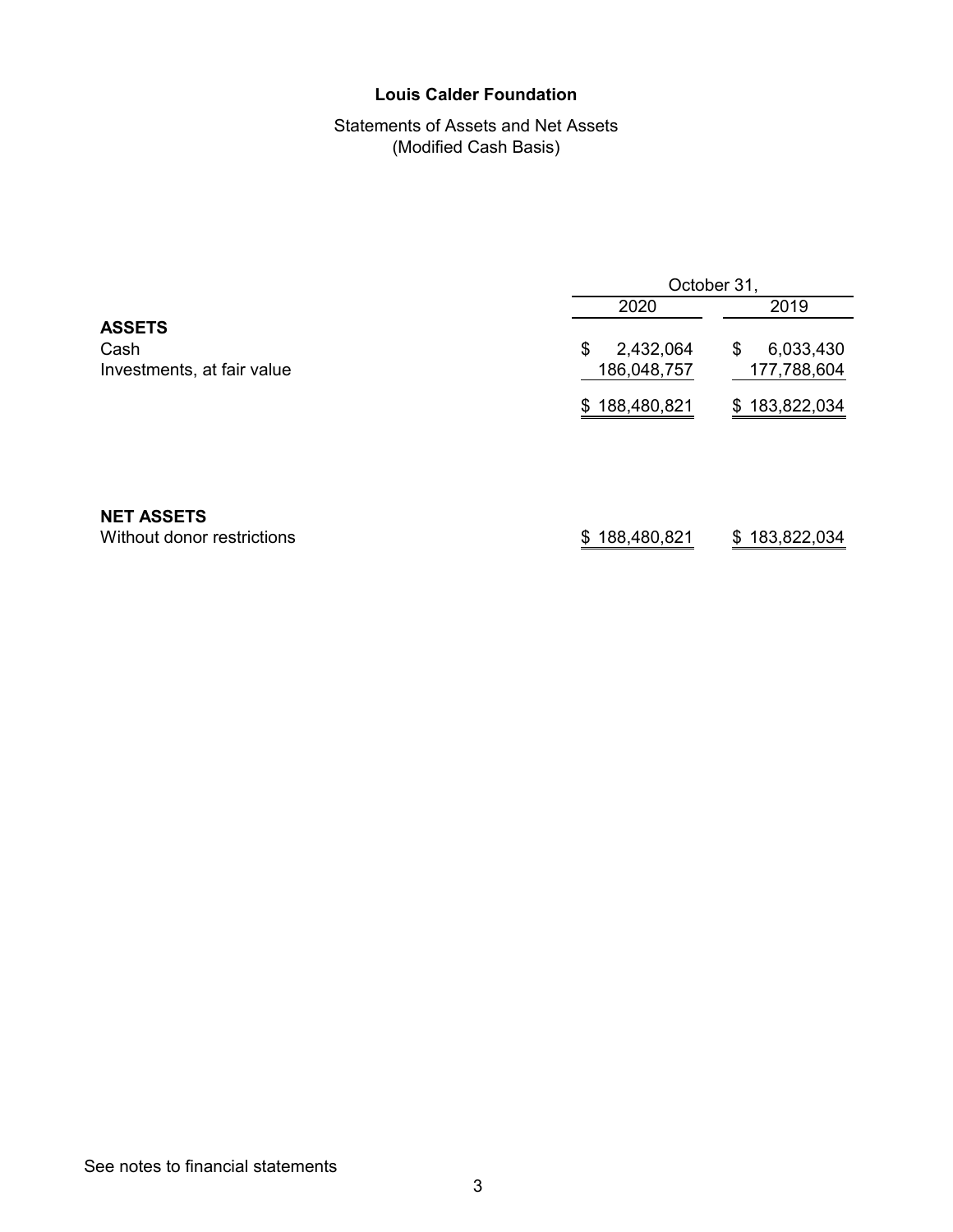# Statements of Revenues and Expenses (Modified Cash Basis)

|                                  | Year Ended October 31, |                 |  |  |
|----------------------------------|------------------------|-----------------|--|--|
|                                  | 2020                   | 2019            |  |  |
| <b>REVENUE</b>                   |                        |                 |  |  |
| <b>Dividends</b>                 | \$<br>1,564,975        | \$<br>1,588,181 |  |  |
| Interest                         | 1,531,906              | 1,736,958       |  |  |
| Royalties and other              | 97,542                 | 113,820         |  |  |
| <b>Total Revenue</b>             | 3,194,423              | 3,438,959       |  |  |
| <b>EXPENSES</b>                  |                        |                 |  |  |
| Grants                           | 7,886,325              | 6,591,150       |  |  |
| Investment                       | 1,794,619              | 1,691,441       |  |  |
| Operations and governance        | 1,156,240              | 1,127,007       |  |  |
| Provision for federal excise tax | 250,000                | 338,000         |  |  |
| <b>Total Expenses</b>            | 11,087,184             | 9,747,598       |  |  |
| Deficiency of Revenue Over       |                        |                 |  |  |
| <b>Expenses from Operations</b>  | (7,892,761)            | (6,308,639)     |  |  |
| <b>OTHER ADDITIONS</b>           |                        |                 |  |  |
| Net gain on sale of investments  | 8,518,994              | 11,257,666      |  |  |
| Unrealized gain on investments   | 4,032,554              | 8,133,943       |  |  |
| <b>Other Additions</b>           | 12,551,548             | 19,391,609      |  |  |
| Change in Net Assets             | 4,658,787              | 13,082,970      |  |  |
| <b>NET ASSETS</b>                |                        |                 |  |  |
| Beginning of year                | 183,822,034            | 170,739,064     |  |  |
| End of year                      | 188,480,821<br>\$      | \$183,822,034   |  |  |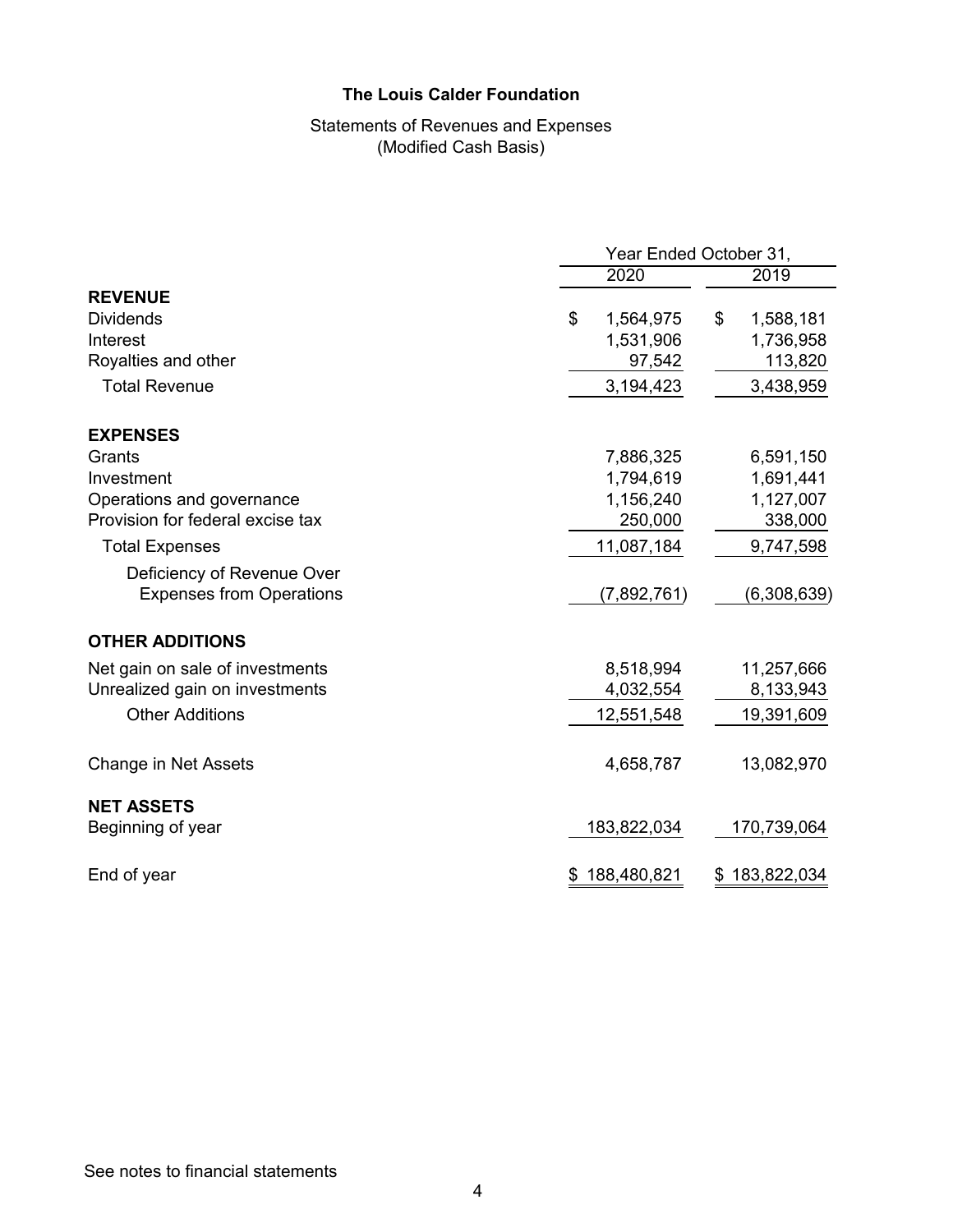## Statements of Cash Flows (Modified Cash Basis)

|                                                                                                                | Year Ended October 31, |                            |    |                                 |
|----------------------------------------------------------------------------------------------------------------|------------------------|----------------------------|----|---------------------------------|
|                                                                                                                |                        | 2020                       |    | 2019                            |
| <b>CASH FLOWS FROM OPERATING ACTIVITIES</b>                                                                    |                        |                            |    |                                 |
| Change in net assets<br>Adjustments to reconcile change in net assets<br>to net cash from operating activities | \$                     | 4,658,787                  | \$ | 13,082,970                      |
| Net gain on sale of investments<br>Unrealized gain on investments                                              |                        | (8,518,994)<br>(4,032,554) |    | (11, 257, 666)<br>(8, 133, 943) |
| Net Cash from Operating Activities                                                                             |                        | (7,892,761)                |    | (6,308,639)                     |
| <b>CASH FLOWS FROM INVESTING ACTIVITIES</b><br>Proceeds from sale of investments<br>Purchase of investments    |                        | 84,030,389<br>(79,738,994) |    | 44,055,846<br>(34,940,701)      |
| Net Cash from Investing Activities                                                                             |                        | 4,291,395                  |    | 9,115,145                       |
| Net Change in Cash and Cash Equivalents                                                                        |                        | (3,601,366)                |    | 2,806,506                       |
| <b>CASH</b><br>Beginning of year                                                                               |                        | 6,033,430                  |    | 3,226,924                       |
| End of year                                                                                                    | S                      | 2,432,064                  | \$ | 6,033,430                       |
| SUPPLEMENTAL CASH FLOW INFORMATION<br>Federal excise tax payments                                              | \$                     | 250,000                    | \$ | 338,000                         |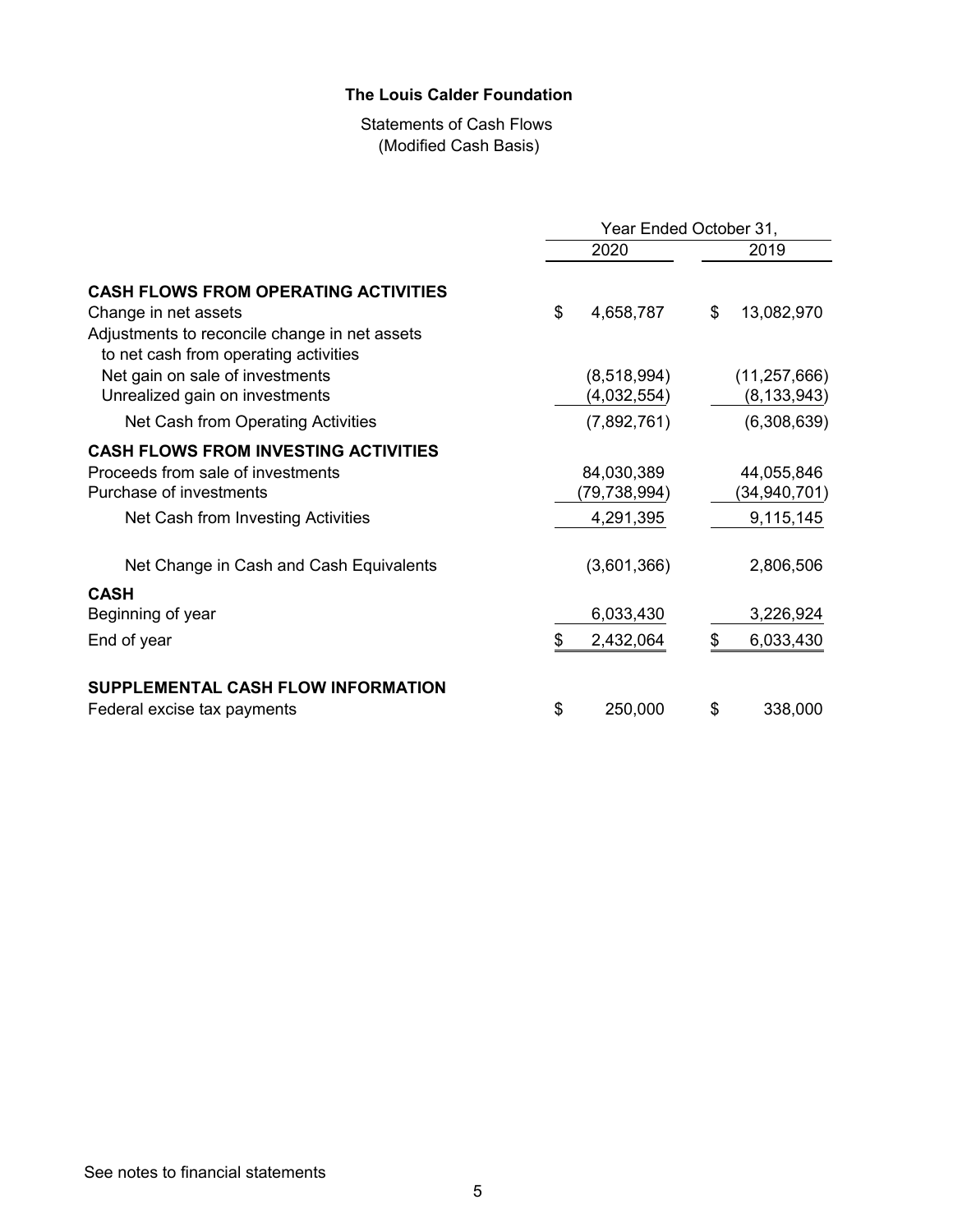## **1. Nature of Organization**

The Louis Calder Foundation (the "Foundation") was established in 1951 as a Trust under New York State law by Louis Calder "for educational, charitable and benevolent uses and purposes". The Foundation's grant making supports efforts of schools and educational organizations to improve academic content through the development of coherent, sequenced, content based curricula for elementary and middle school students.

## **2. Summary of Significant Accounting Policies**

# *Basis of Accounting*

The policy of the Foundation is to prepare its financial statements on the basis of cash receipts and disbursements modified to record the investments at fair value. Accordingly, certain revenue and the related assets are recognized when received rather than when earned and certain expenses are recognized when paid rather than when the obligation is incurred.

# *Use of Estimates*

The preparation of financial statements requires management to make estimates and assumptions that affect the amounts reported in the financial statements and accompanying notes. Management believes that the estimates utilized in preparing its financial statements are reasonable and prudent. Actual results could differ from these estimates.

## *Investments*

Realized gains or losses on investment transactions, are determined on the first-in, first-out basis.

## *Fair Value Measurements*

The Foundation follows accounting principles generally accepted in the United States of America ("U.S. GAAP") guidance on Fair Value Measurements which defines fair value and establishes a fair value hierarchy organized into three levels based upon the input assumptions used in pricing assets. Level 1 inputs have the highest reliability and are related to assets with unadjusted quoted prices in active markets. Level 2 inputs relate to assets with other than quoted prices in active markets which may include quoted prices for similar assets or liabilities or other inputs which can be corroborated by observable market data. Level 3 inputs are unobservable inputs and are used to the extent that observable inputs do not exist.

Pursuant to U.S. GAAP guidance, alternative investments where fair value is measured using the Net Asset Value ("NAV") per share as a practical expedient are not categorized within the fair value hierarchy.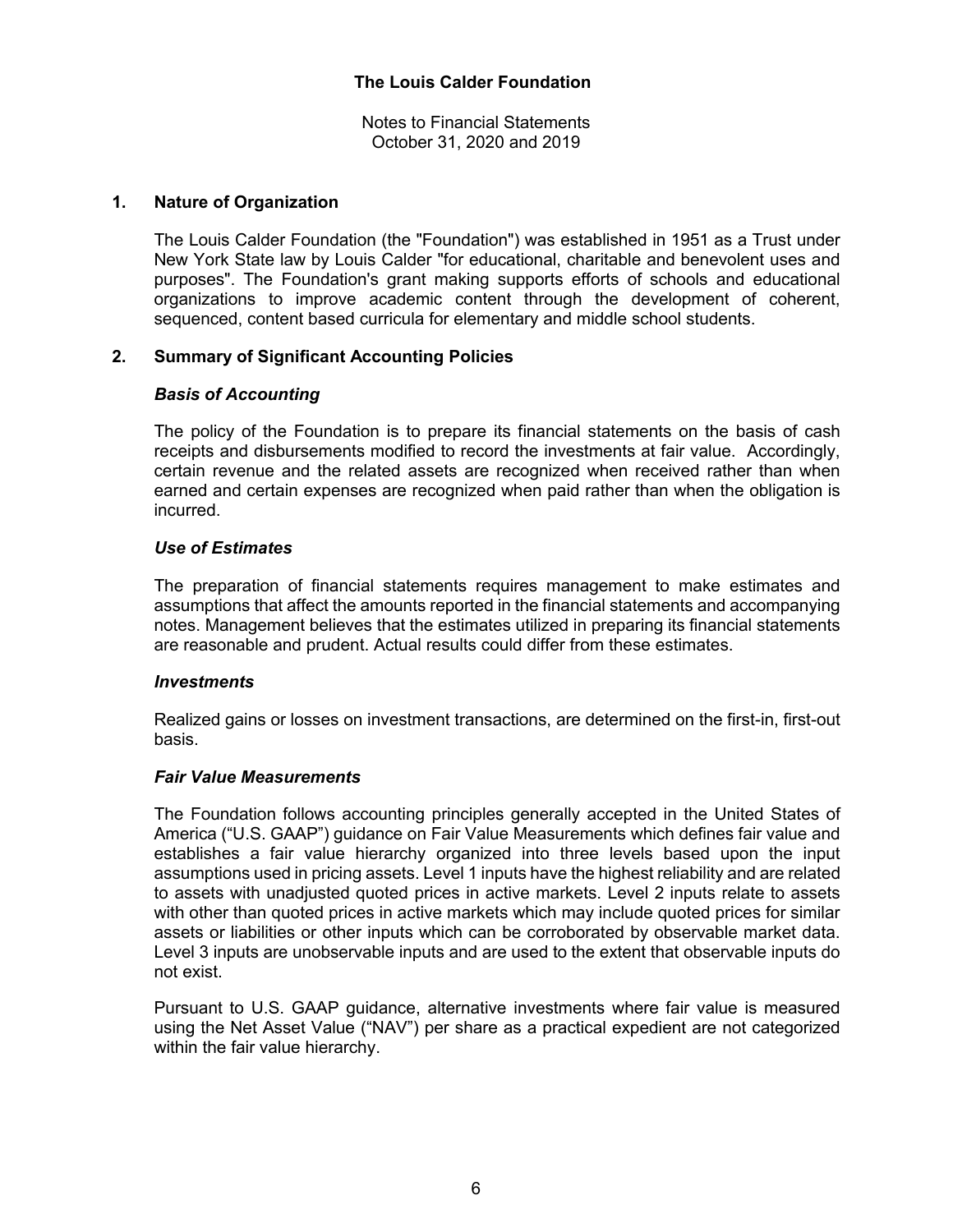# **2. Summary of Significant Accounting Policies** *(continued)*

## *Fair Value Measurements (continued)*

The Foundation's financial instruments consist of cash and investments. The carrying value of investments are based on quoted market prices where available or other appropriate valuation methodologies. The estimated fair value of certain limited partnership investments, such as equity hedge funds, is based on valuations provided by the external investment managers as of October 31st or September 30th, which is the latest date the information is available. The Foundation believes the carrying amount of these financial instruments is a reasonable estimate of fair value. The limited partnerships are not readily marketable, as a result their estimated value is subject to uncertainty and therefore may be materially different from the value that would have been used had a ready market for such investments existed.

## *Tax Status*

The Foundation is exempt from federal income tax under Section 501(c) (3) and is classified as a private foundation under Section 509(a) of the Internal Revenue Code. The Foundation is subject to Federal excise tax on its net investment income.

## *Functional Allocation of Expenses*

The costs of providing program and other activities have been summarized on a functional basis in the accompanying financial statements. Accordingly, certain costs have been allocated between program and other activities and have been allocated on a reasonable basis that is consistently applied. The expenses that are allocated include salaries and wages and payroll taxes which are allocated on the basis of duties and responsibilities and based on where efforts are made. All other expenses were allocated by the purpose of each expenditure.

## *Presentation of Net Assets*

The Foundation's net assets and its revenues, expenses, gains and losses are classified based on the existence or absence of donor imposed restrictions. All net assets of the Foundation are considered without donor restrictions at October 31, 2020 and 2019.

## *Accounting for Uncertainty in Income Taxes*

The Foundation recognizes the effects of tax positions only if those positions are more likely than not to be sustained. Management has determined that the Foundation had no uncertain tax positions that would require financial statement recognition or disclosure. The Foundation is no longer subject to examinations by the applicable taxing jurisdictions for periods prior to 2017.

## *Subsequent Events Evaluation by Management*

Management has evaluated subsequent events for disclosure and/or recognition in the financial statements through the date that the financial statements were available to be issued, which date is March 23, 2021.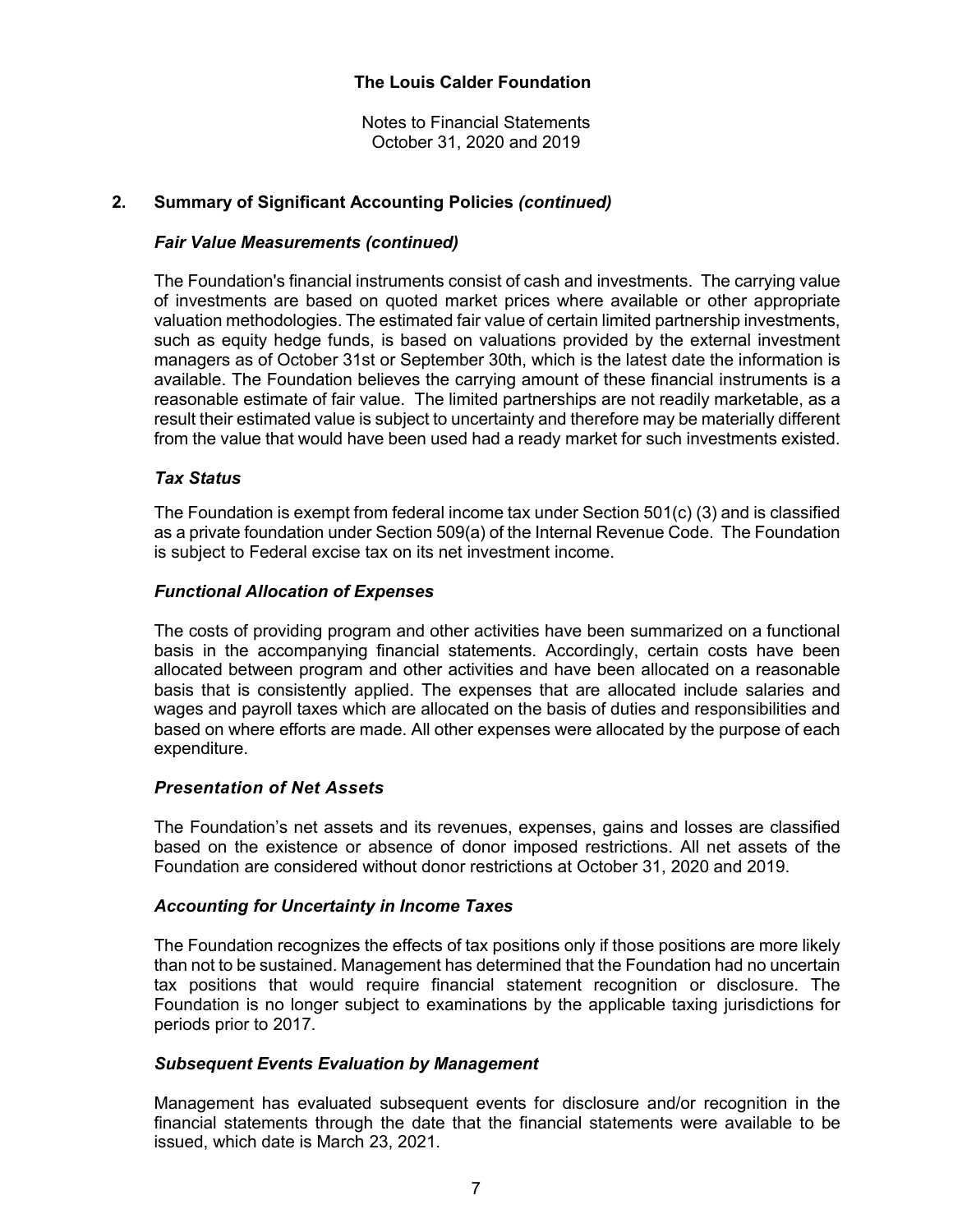Notes to Financial Statements October 31, 2020 and 2019

#### **2. Summary of Significant Accounting Policies** *(continued)*

#### *Reclassifications*

Certain amounts for 2019 have been reclassified to conform with the 2020 financial statement presentation. These reclassifications have had no effect on net assets.

#### **3. Concentration of Credit Risk**

Financial instruments that potentially subject the Foundation to significant concentrations of credit risk consist principally of cash and cash equivalents and investments. At times cash balances held at financial institutions may be in excess of federally insured limits. The Foundation has not experienced any losses on its cash deposits. The Foundation invests in equities, fixed income, hedge funds, limited partnerships and other investments. The Foundation routinely assesses the diversification and financial strength of its cash and investment portfolio, which limits its concentrations of credit risk.

#### **4. Investments**

A summary of the investments held by the Foundation is as follows at October 31:

|                      | 2020 |             |    | 2019              |     |             |     |                   |
|----------------------|------|-------------|----|-------------------|-----|-------------|-----|-------------------|
|                      |      | Cost        |    | <b>Fair Value</b> |     | Cost        |     | <b>Fair Value</b> |
| Equities             | S    | 104,712,777 | \$ | 133,922,623       | \$  | 93,218,461  | S   | 118,500,442       |
| Fixed income         |      | 37,384,466  |    | 39,620,262        |     | 45,646,095  |     | 47,181,526        |
| Hedge funds          |      | 31,088      |    | 141,327           |     | 72,432      |     | 271,150           |
| Limited partnerships |      | 6,604,301   |    | 9,254,041         |     | 8,116,283   |     | 11,217,007        |
| Money market funds   |      | 2,829,986   |    | 2,830,013         |     | 281,748     |     | 281,720           |
| Other                |      | 15,000      |    | 280,491           |     | 15,000      |     | 336,759           |
|                      |      | 151,577,618 | \$ | 186,048,757       | \$. | 147,350,019 | \$. | 177,788,604       |

The following are major categories of investments measured at fair value on a recurring basis at October 31, grouped by the fair value hierarchy, for those investments subject to categorization within such hierarchy:  $2020$ 

|                      |                         | 2020                     |                  |    |             |
|----------------------|-------------------------|--------------------------|------------------|----|-------------|
|                      | Quoted in Active        |                          | Other            |    |             |
|                      | Markets for             | <b>Significant Other</b> | Investments      |    |             |
|                      | <b>Identical Assets</b> | Observable Inputs        | Measured at      |    |             |
|                      | (Level 1)               | (Level 2)                | NAV <sup>*</sup> |    | Total       |
| Equities             | \$<br>133,922,623       | \$                       | \$               | \$ | 133,922,623 |
| Fixed income         |                         | 39,620,262               |                  |    | 39,620,262  |
| Hedge funds          |                         |                          | 141,327          |    | 141,327     |
| Limited partnerships |                         |                          | 9,254,041        |    | 9,254,041   |
| Money market funds   | 2,830,013               |                          |                  |    | 2,830,013   |
| Other                |                         |                          | 280,491          |    | 280,491     |
| Total                | 136,752,636             | 39,620,262               | 9,675,859        | S  | 186,048,757 |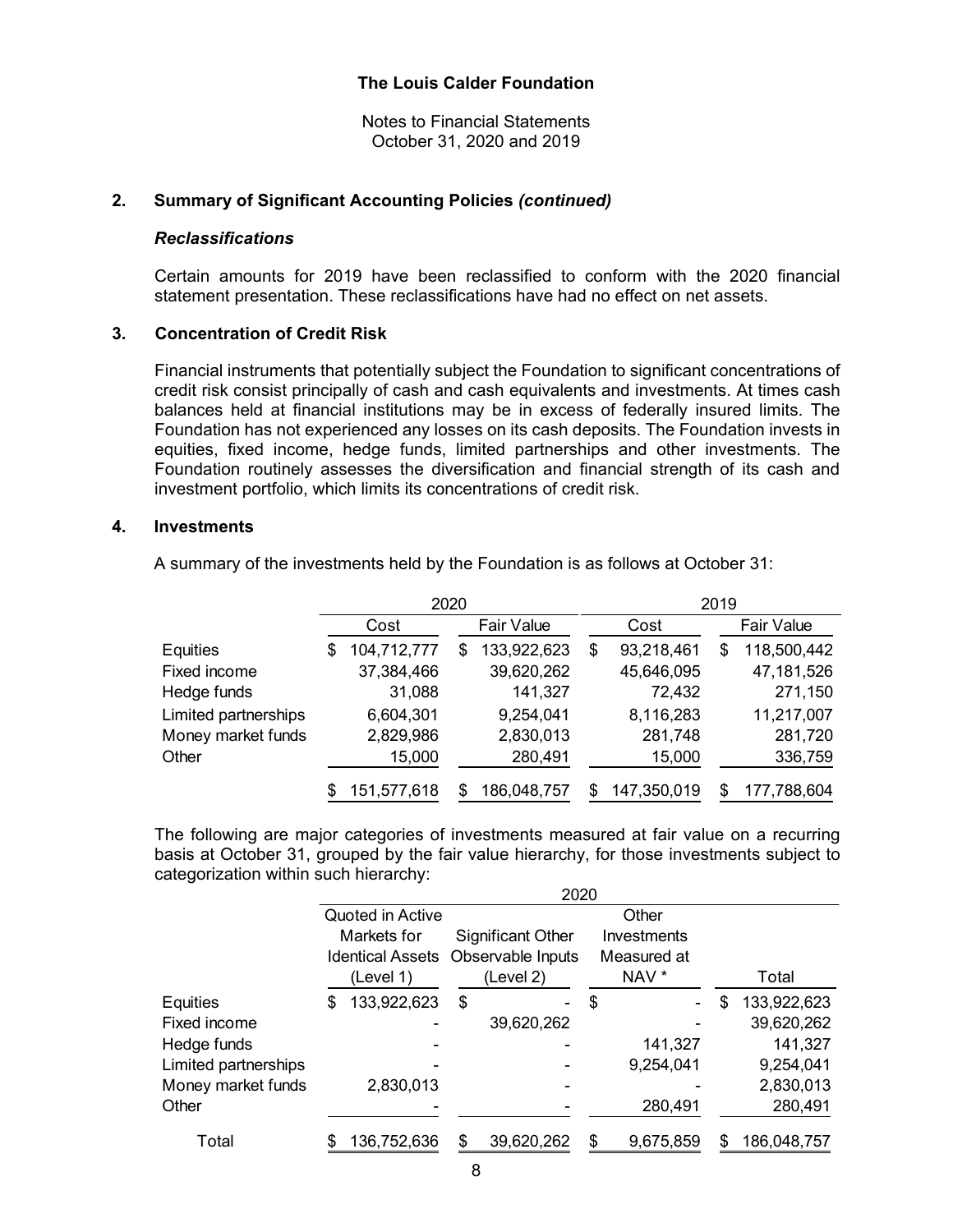## **4. Investments** *(continued)*

|                      | 2019             |             |                                    |                          |    |                  |   |             |
|----------------------|------------------|-------------|------------------------------------|--------------------------|----|------------------|---|-------------|
|                      | Quoted in Active |             |                                    |                          |    |                  |   |             |
|                      |                  | Markets for |                                    | <b>Significant Other</b> |    | Investments      |   |             |
|                      |                  |             | Identical Assets Observable Inputs |                          |    | Measured at      |   |             |
|                      |                  | (Level 1)   |                                    | (Level 2)                |    | NAV <sup>*</sup> |   | Total       |
| Equities             | \$               | 118,500,442 | \$                                 |                          | \$ |                  | S | 118,500,442 |
| Fixed income         |                  |             |                                    | 47,181,526               |    |                  |   | 47,181,526  |
| Hedge funds          |                  |             |                                    |                          |    | 271,150          |   | 271,150     |
| Limited partnerships |                  |             |                                    |                          |    | 11,217,007       |   | 11,217,007  |
| Money market funds   |                  | 281,720     |                                    |                          |    |                  |   | 281,720     |
| Other                |                  |             |                                    |                          |    | 336,759          |   | 336,759     |
| Total                |                  | 118,782,162 |                                    | 47,181,526               | \$ | 11,824,916       | S | 177,788,604 |

(\*) As discussed in Note 2, investments that are measured using the practical expedient are not classified within the fair value hierarchy.

Information regarding alternative investments measured at NAV using the practical expedient at October 31, 2020 is as follows:

|                                     | <b>Valuation</b><br>Methodology | Fair<br>Value   | <b>Unfunded</b><br><b>Commitments</b> | <b>Redemption</b><br>Frequency (If<br><b>Currently Eligible)</b> | <b>Redemption</b><br><b>Notice Period</b> |
|-------------------------------------|---------------------------------|-----------------|---------------------------------------|------------------------------------------------------------------|-------------------------------------------|
| Real estate funds (see "a")         | <b>NAV</b>                      | \$<br>548.564   | \$<br>$\overline{\phantom{a}}$        | N/A                                                              | N/A                                       |
| Debt security hedge funds (see "b") | <b>NAV</b>                      | 8.846.804       | 6.626.529                             | Semi-annually                                                    | 90 days                                   |
| Natural Resources (see "c")         | Cash Flow<br>Method             | 280.491         | $\overline{\phantom{0}}$              | N/A                                                              | N/A                                       |
|                                     |                                 | \$<br>9,675,859 | 6,626,529                             |                                                                  |                                           |

(a) This category includes real estate funds that invest in commercial real estate in the United States. Realized distributions of capital from each fund will be received as the underlying investments of the funds are liquidated.

(b) This category includes funds that allow institutional and private investors the opportunity to invest in debt and equity securities of middle market companies. Relative value managers maintain positions in which the investment thesis is predicated on realization of a valuation discrepancy in the relationship between multiple securities. Hedge fund managers employ a variety of fundamental and quantitative techniques to establish investment theses, and security types range broadly across equity, fixed income, derivative or other security types.

(c) This category includes an investment in mineral interests in Texas. The Foundation receives royalty payments based on the income that is generated by the investment.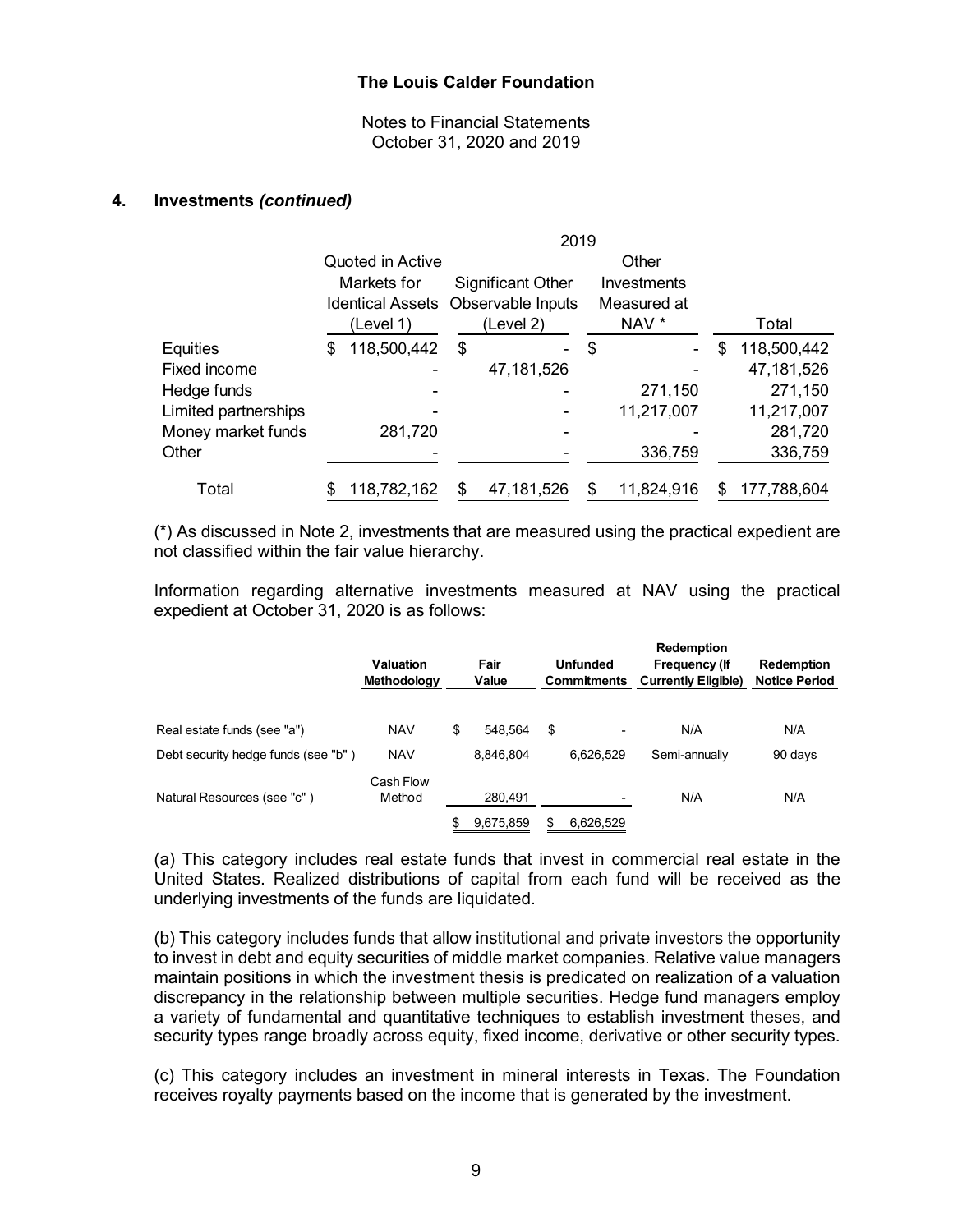## **5. Liquidity and Availability of Financial Assets**

The Foundation's financial assets and resources available as of October 31, 2020, to meet cash needs for general expenditures within one year of the date of the statements of assets and net assets were as follows:

| Financial Assets:                                 |   |               |
|---------------------------------------------------|---|---------------|
| Cash                                              | S | 2,432,064     |
| Investments, at fair value                        |   | 186,048,757   |
| Total Financial Assets                            |   | 188,480,821   |
| Less:                                             |   |               |
| Unfunded investment commitments                   |   | 6,626,529     |
| Financial Assets Available to Meet Cash Needs for |   |               |
| General Expenditures Within One Year              |   | \$181,854,292 |

As part of the Foundation's liquidity management strategy, the Foundation structures its financial assets to be available to pay general expenditures and other obligations as they become due. The Foundation forecasts its future cash flows and monitors its liquidity and available cash.

## **6. Commitments**

## *Grants*

As of October 31, 2020, Trustees of the Foundation had approved grants payable in future years amounting to \$3,457,500. Such grants are subject to the satisfaction of stipulated conditions and performance by the intended recipients before payment.

#### *Leases*

In October 2016, the Foundation entered into a lease agreement for office space and started occupying the space in January 2017. In addition to base rent, the Foundation pays a percentage of the annual utilities, taxes, insurance, operation, maintenance and repairs expense of the building. Rent expense under the lease was \$73,044 and \$69,817 for the years ended October 31, 2020 and 2019.

Future minimum payments due under the lease agreement as of October 31, 2020 are the following:

| 2021<br>2022 | 45,914<br>19,458 |
|--------------|------------------|
|              | 65,372           |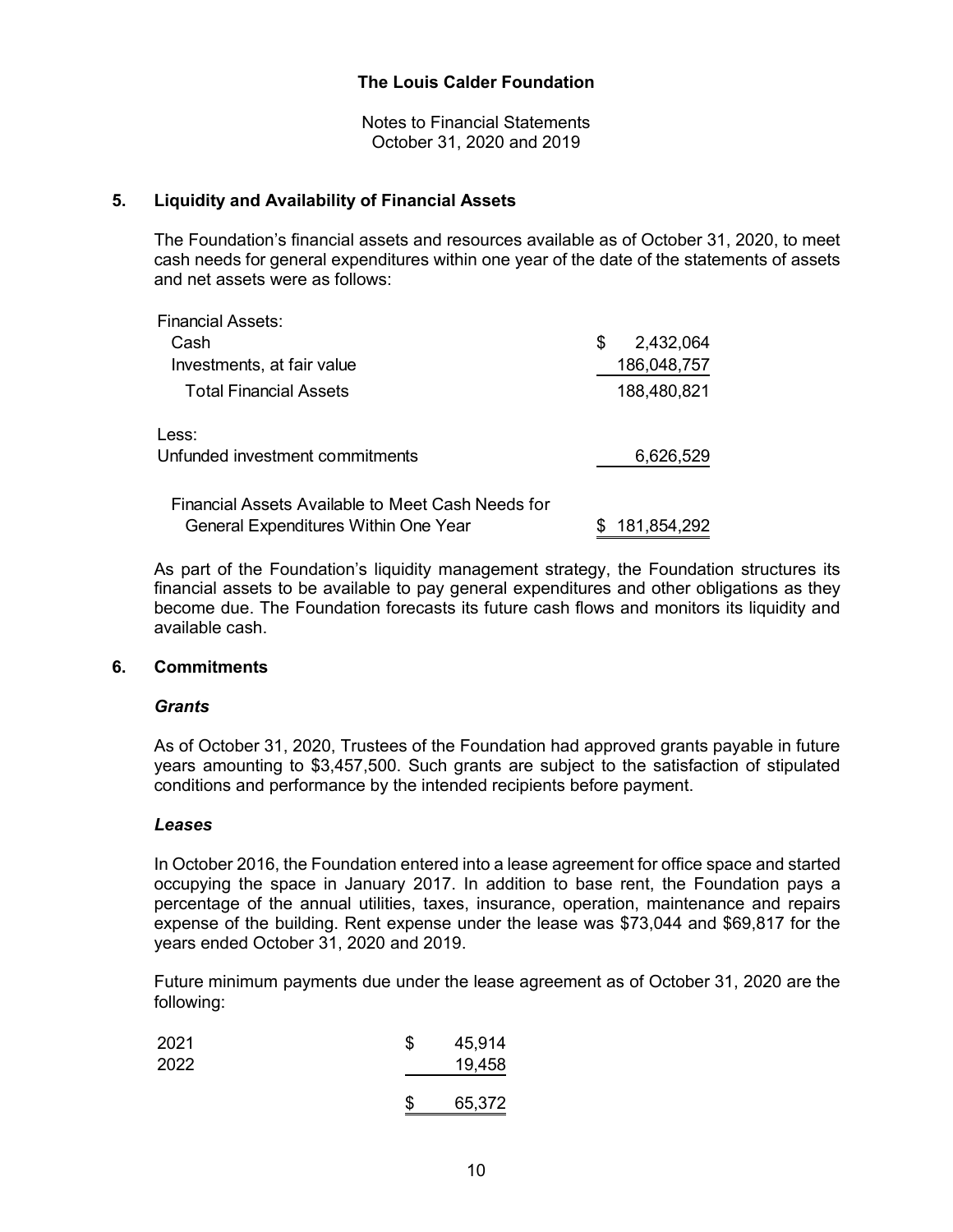## **7. Retirement Plan**

The Foundation has a 401(k) plan (the "Plan") for all eligible employees. The Foundation makes a matching contribution up to 10% of the employee's salary. Total contributions to the Plan during the fiscal years ended October 31, 2020 and 2019 were \$37,537 and \$30,894.

## **8. Risks and Uncertainties**

Alternative Investments consist of non-traditional, not readily marketable investments, some of which may be structured as offshore limited partnerships, venture capital funds, hedge funds, private equity funds and common trust funds. The underlying investments of such funds, whether invested in stock or other securities, are generally not currently traded in a public market and typically are subject to restrictions on resale. Values determined by investment managers and general partners of underlying securities that are thinly traded or not traded in an active market may be based on historical cost, appraisals, a review of the investees' financial results, financial condition and prospects, together with comparisons to similar companies for which quoted market prices are available or other estimates that require varying degrees of judgment.

The financial statements of each alternative investment generally are audited annually by independent auditors; however, those audited financial statements typically do not coincide with the year end of the Foundation. For those alternative investments for which independently audited financial statements in accordance with U.S. GAAP are not provided or for which the year end of the audited investee does not coincide with the year end of the Foundation, the Foundation bases its estimate of fair value on the unaudited information calculated by the respective fund managers or general partners which amounts have been reported to the Foundation.

Investments are carried at fair value. Because of the inherent uncertainty of valuations, the estimated fair values may differ significantly from the values that would have been used had a ready market for such investments existed or had such investments been liquidated, and those differences could be material.

The COVID-19 pandemic has resulted in substantial volaitility in the global finanical markets. Because of the value of the Foundations's investments has and will fluctutate in response to changing market conditions, the amounts of losses, if any, that will be recognized in subsequent periods, cannot be determined.